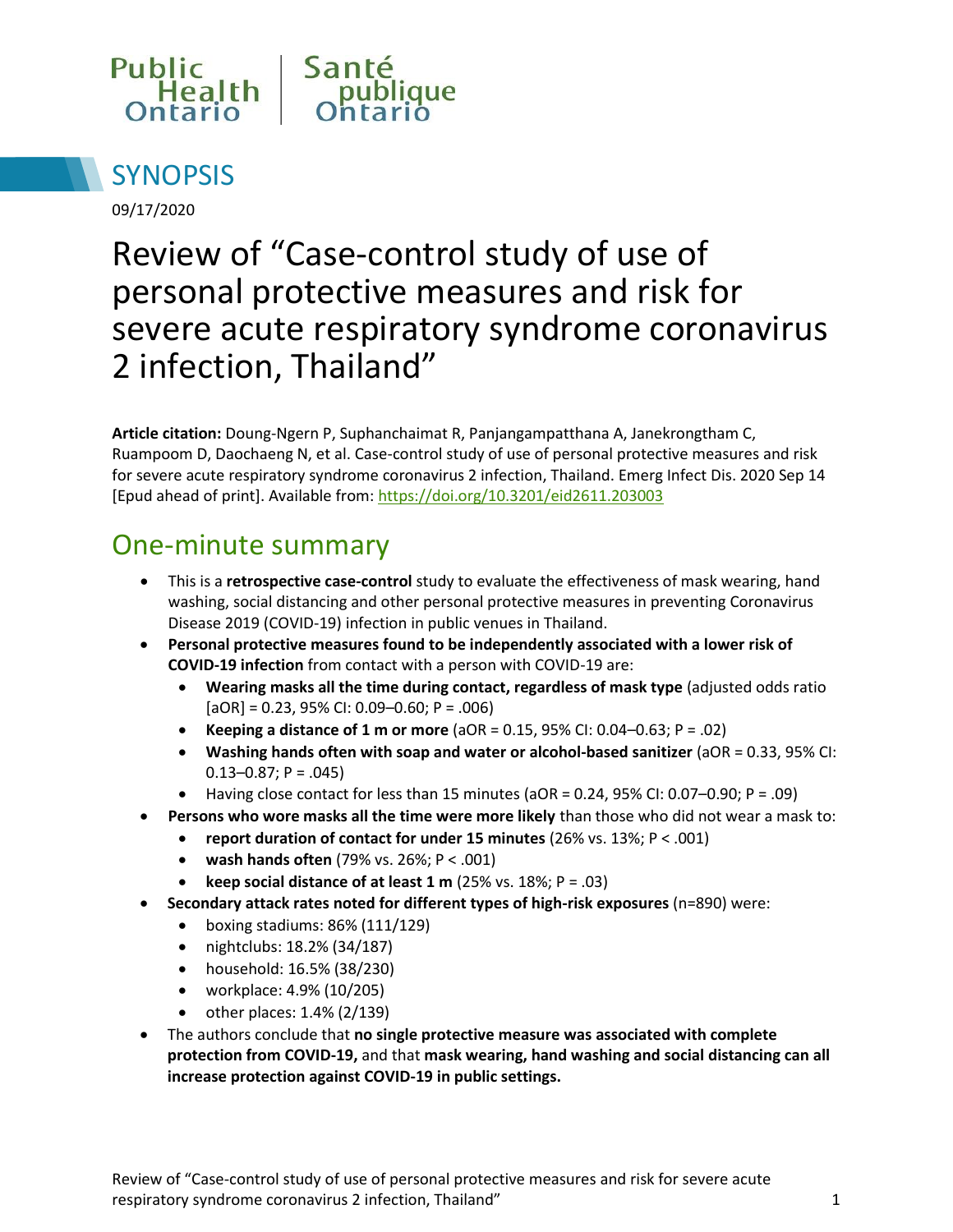# Additional information

- Contact data used in the study were based on contact investigations of three large COVID-19 clusters in nightclubs, boxing stadiums and a state enterprise office from March 1 to 31, 2020 in Thailand.
	- Contacts were defined by the Thailand Department of Disease Control as "persons who had activities with or were in the same location as a person with confirmed COVID-19".
	- Cases were contacts of symptomatic COVID-19 patients who had no symptoms on the first day of contact and later tested positive for COVID-19 infection by RT-PCR by April 21, 2020.
	- Controls were contacts of symptomatic COVID-19 patients who had no symptoms on the first day of contact and never tested positive by RT-PCR by April 21, 2020.
- Data collection took place from April 30 to May 27, 2020 by telephone interview.
- 1,050/1,716 contacts were included in the study; 221 tested positive and were cases, while 839 never tested positive and were controls.
- Where a contact had been exposed to more than one symptomatic COVID-19 patient, the patient with the closest contact would be identified as the index patient.
- High-risk exposures for contacts were defined as:
	- household contacts of a COVID-19 patient
	- having had direct physical contact with a COVID-19 patient
	- being present at less than 1 m from a COVID-19 patient for over 15 minutes
	- being in the same closed environment (e.g., a room, nightclub, stadium, vehicle) at less than 1 m from a COVID-19 patient for over 15 minutes
- Exposures in health care settings were excluded.
- The authors estimated that the number of **COVID-19 cases might have been reduced by 84% if everyone wore a mask all the time; washed hands often; stayed at least 1 m apart; did not share a dish, cup or cigarette; and kept duration of contact to under 15 minutes.** However, the authors pointed out that caution should be exercised in interpreting such estimation due to the use of several assumptions.
- With a household secondary attack rate of 16.5%, the authors suggest that **all household members should wear masks, frequently wash their hands, and perform social distancing** to the extent possible. In addition, symptomatic person should immediately be separated into a specific room and use a separate bathroom where possible, and eating utensils should not be shared.
- The following **limitations** to the findings were noted by the authors:
	- Findings may not be generalizable to other settings as data were based on 3 major clusters of COVID-19 infections.
	- Risk of infection was based on self-identified index patients and exposure to unidentified infected persons could not be ruled out.
	- Cases might have been missed as only 89% of controls were tested for COVID-19.
	- Secondary attack rates might be under- or over-estimated as contact identification could be incomplete.
	- Biases could not be avoided given the retrospective nature of the study.